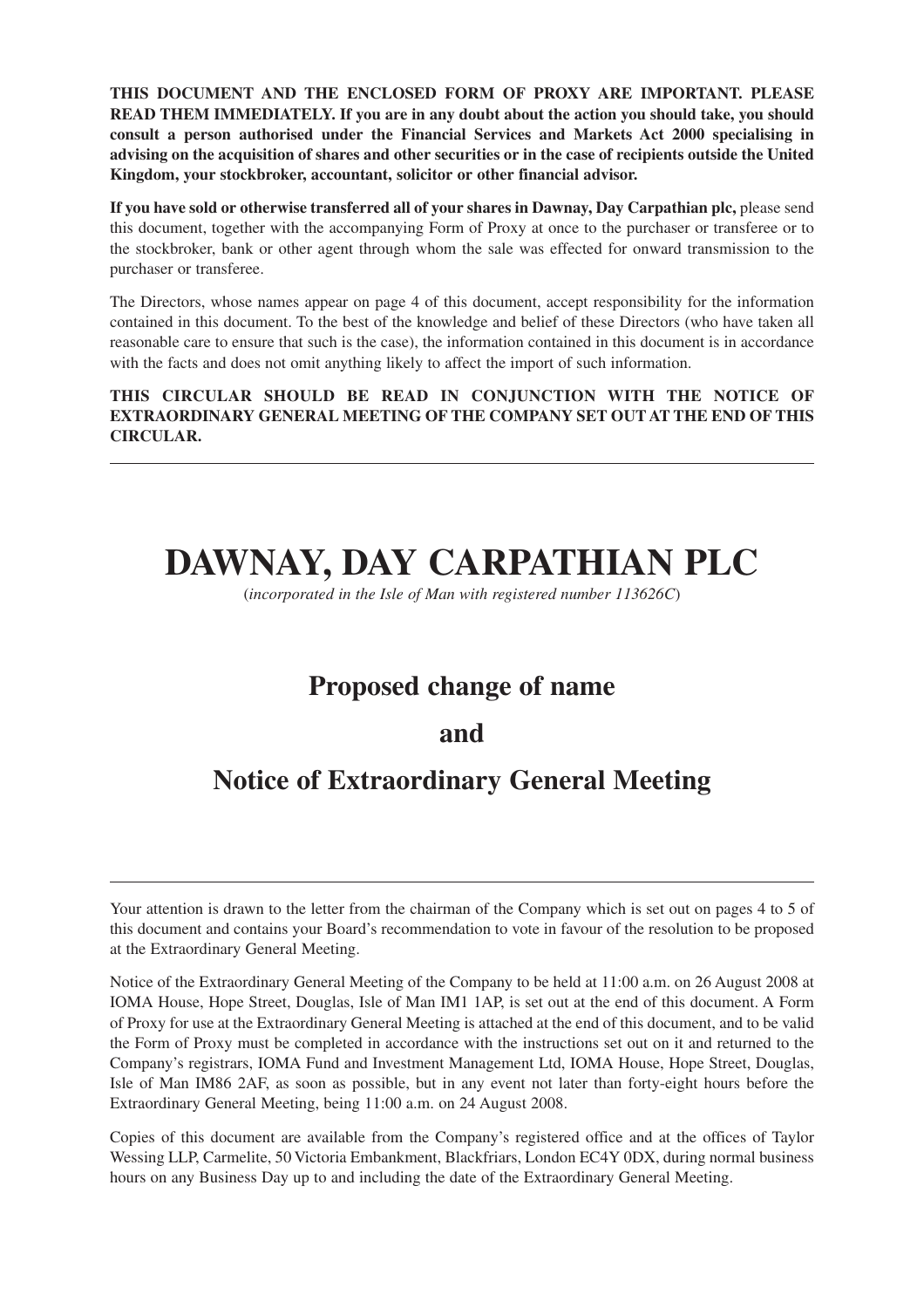### **TABLE OF CONTENTS**

|                                               | Page           |
|-----------------------------------------------|----------------|
| <b>Expected Timetable of Principal Events</b> | $\overline{2}$ |
| Definitions                                   | 3              |
| Letter from the Chairman                      | $\overline{4}$ |
| Notice of Extraordinary General Meeting       | 6              |

### **EXPECTED TIMETABLE OF PRINCIPAL EVENTS**

Latest time and date for receipt of Form of Proxy 11:00 a.m. on 24 August 2008

Effective date of change of name 28 August 2008

Extraordinary General Meeting 11:00 a.m. on 26 August 2008

*If any of the details contained in the timetable above should change, the revised times and dates will be notified to Shareholders by means of a Regulatory Information Service announcement. All events listed in the above timetable following the EGM are conditional on the passing of the Resolution at the EGM.*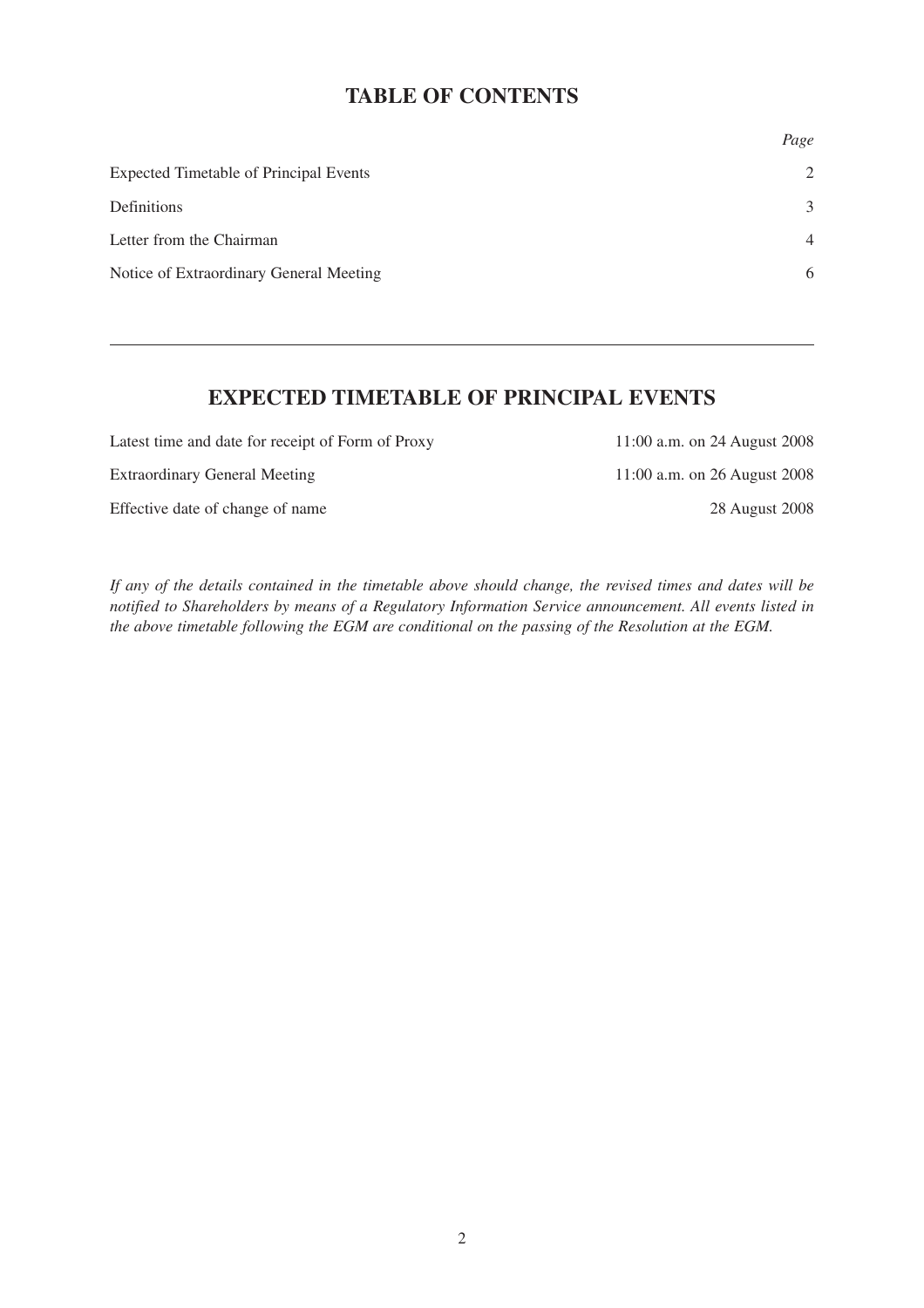## **DEFINITIONS**

The following definitions apply throughout this document and the accompanying Form of Proxy unless the context requires otherwise:

| "AIM"                                       | the AIM market of the London Stock Exchange                                                                                                                                                      |
|---------------------------------------------|--------------------------------------------------------------------------------------------------------------------------------------------------------------------------------------------------|
| "Board" or "Directors"                      | the directors of the Company                                                                                                                                                                     |
| "Business Day"                              | a day (excluding Saturday and Sunday and public holidays in<br>England and Wales) on which the banks are generally open for<br>business in London for the transaction of normal banking business |
| "Circular"                                  | this circular to Shareholders of the Company                                                                                                                                                     |
| "Company" or "DDC"                          | Dawnay, Day Carpathian plc, a company incorporated in the Isle of<br>Man with registered number 113626C                                                                                          |
| "DDE"                                       | Dawnay, Day Europe Limited, a company registered in England<br>with company number 0516406                                                                                                       |
| "Dawnay, Day Group"                         | Dawnay, Day & Co. Limited and companies connected or under<br>common ownership with it                                                                                                           |
| "Extraordinary General Meeting"<br>or "EGM" | the Extraordinary General Meeting of the Company convened for<br>26 August 2008 to approve the Resolution, or any adjournment of it                                                              |
| "Form of Proxy"                             | the form of proxy for use by Shareholders at the Extraordinary<br><b>General Meeting</b>                                                                                                         |
| "Ordinary Shares"                           | ordinary shares of 1 pence each in the capital of the Company                                                                                                                                    |
| "Regulations"                               | the Uncertificated Securities Regulations 2005 (Isle of Man)                                                                                                                                     |
| "Resolution"                                | the resolution as set out in the notice of the Extraordinary General<br>Meeting at the end of this document                                                                                      |
| "Shareholders"                              | the holders of Ordinary Shares                                                                                                                                                                   |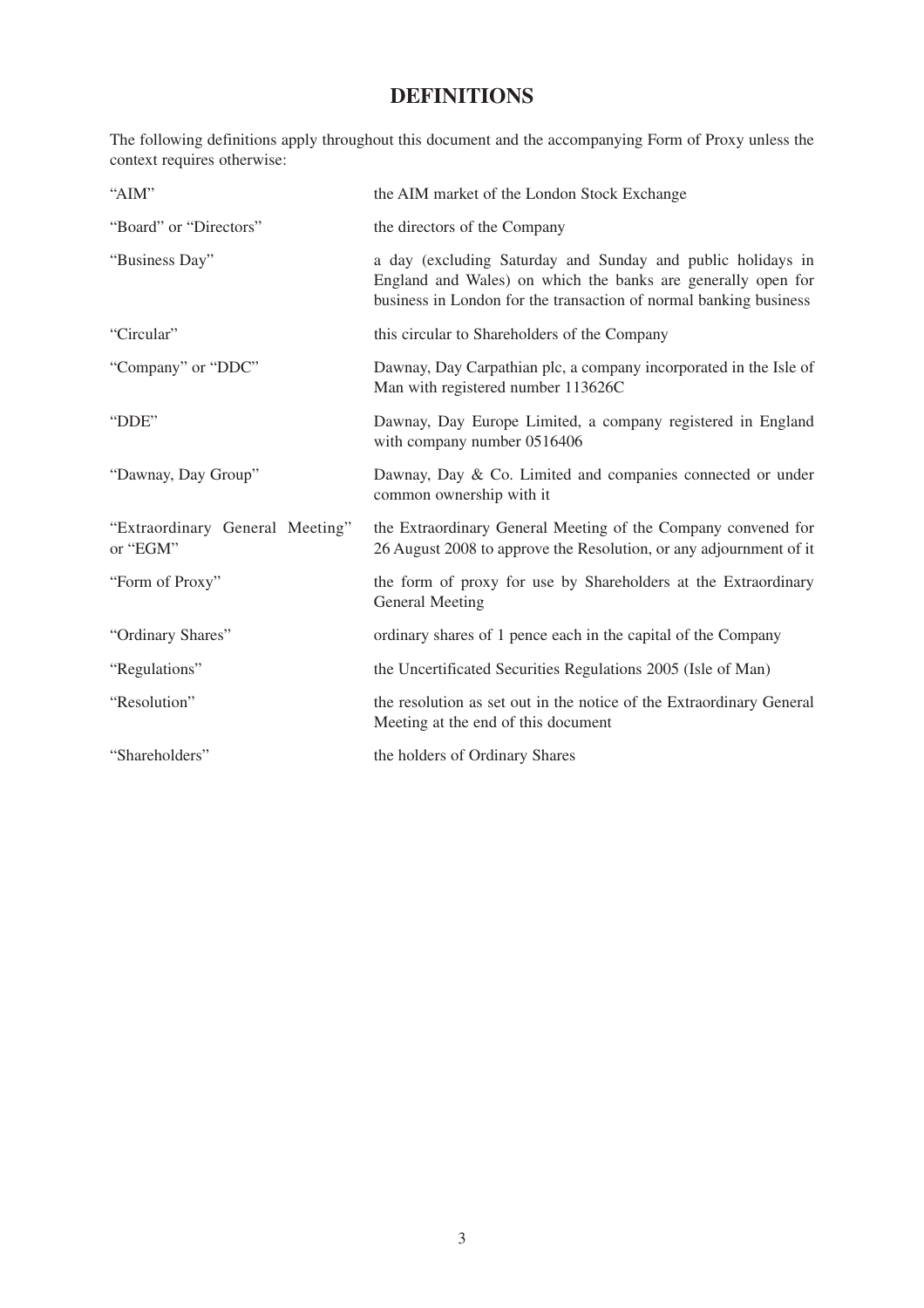## **LETTER FROM THE CHAIRMAN**

# **Dawnay, Day Carpathian plc**

(*Incorporated in the Isle of Man with registered number 113626C*)

Patrick Rupert Cottrell (Non-executive Chairman) William Allen Hamilton-Turner (Non-executive Director) Philip Peter Scales (Non-executive Director)

*Directors: Registered Office:* IOMA House Hope Street Douglas Isle of Man IM1 1AP

1 August 2008

*To the holders of Ordinary Shares*

Dear Shareholder,

#### **Proposed change of name of the Company and notice of Extraordinary General Meeting**

#### **1. Introduction**

In the announcement of 28 July 2008, your Board's intention to change the name of the Company was discussed. The proposal to change the name of the Company is in line with the strategy of highlighting its independence and maturity as a standalone property investment and development group. Further, as the Company now co-owns the property and development management operations of the Group, it has no dependence on the "Dawnay, Day Group". The change of name reflects the reality of the Company's independence.

The purpose of this circular is to explain the background to and reasons for the need for the Resolution, to provide Shareholders with full details of the Resolution, to explain the reasons why your Board considers it to be in the best interests of the Company and Shareholders as a whole and to convene an extraordinary general meeting of the Company at which the Resolution will be put to Shareholders.

You will find at the end of this document a notice convening the Extraordinary General Meeting to be held at IOMA House, Hope Street, Douglas, Isle of Man IM1 1AP at 11:00 a.m. on 26 August 2008 at which the Resolution will be proposed.

#### **2. Background**

In light of the rapidly changing and well publicised circumstances within the Dawnay, Day Group and by way of a two stage process, your board secured the portfolio and development management services from the Dawnay, Day Group which were provided to the Company. The final stage in this process was announced on the 28 July 2008. This process involved the acquisition of assets from the administrators of several Dawnay, Day Group companies and the transfer of employees. Additionally new Portfolio and Development Management Agreements were entered into together with an Investment Agreement in respect of the co-ownership of the new management company, "Carpathian Asset Management Limited".

The final piece of this process involves, subject to shareholder approval, the change of name of the Company to "Carpathian plc", symbol "cpt".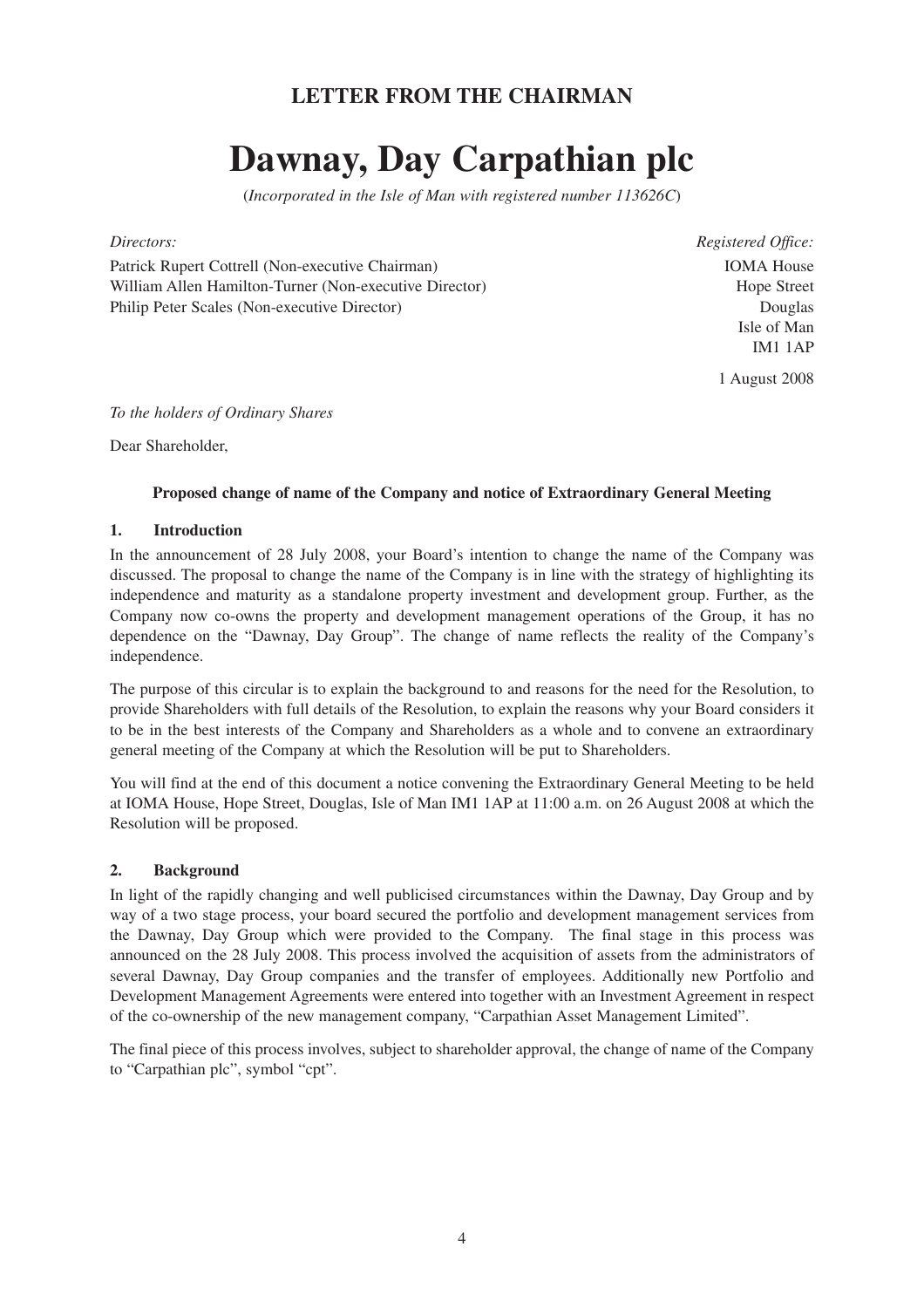#### **3. Extraordinary General Meeting**

As indicated in the attached notice of Extraordinary General Meeting, the Resolution will be proposed at the Extraordinary General Meeting. The Resolution is conditional upon the approval of the Shareholders. The meeting will be held at 11:00 a.m. on 26 August 2008 at IOMA House, Hope Street, Douglas, Isle of Man IM1 1AP.

#### **4. Action to be taken**

The Form of Proxy for use by Shareholders at the Extraordinary General Meeting is attached at the end of this document. If you are unable to be present at the Extraordinary General Meeting, please complete and sign the Form of Proxy and return it to the Company's registrars, IOMA Fund and Investment Management Ltd, IOMA House, Hope Street, Douglas, Isle of Man IM86 2AF so as to arrive not later than 11:00 a.m. on 24 August 2008, being 48 hours before the time of the meeting.

You are entitled to appoint a proxy to attend and vote instead of you. However, the completion and return of the Form of Proxy will not prevent you from attending the Extraordinary General Meeting and voting in person if you wish to do so.

#### **5. Recommendation**

**The Board believes that the proposal being put to the Shareholders as described in this letter are in the best interests of the Shareholders. Accordingly, the Directors unanimously recommend that you vote in favour of the Resolution to be proposed at the Extraordinary General Meeting. The Directors intend to vote in favour of the Resolution in respect of their own beneficial holdings amounting to 40,000 Ordinary Shares.**

Yours faithfully

**P Rupert Cottrell** Chairman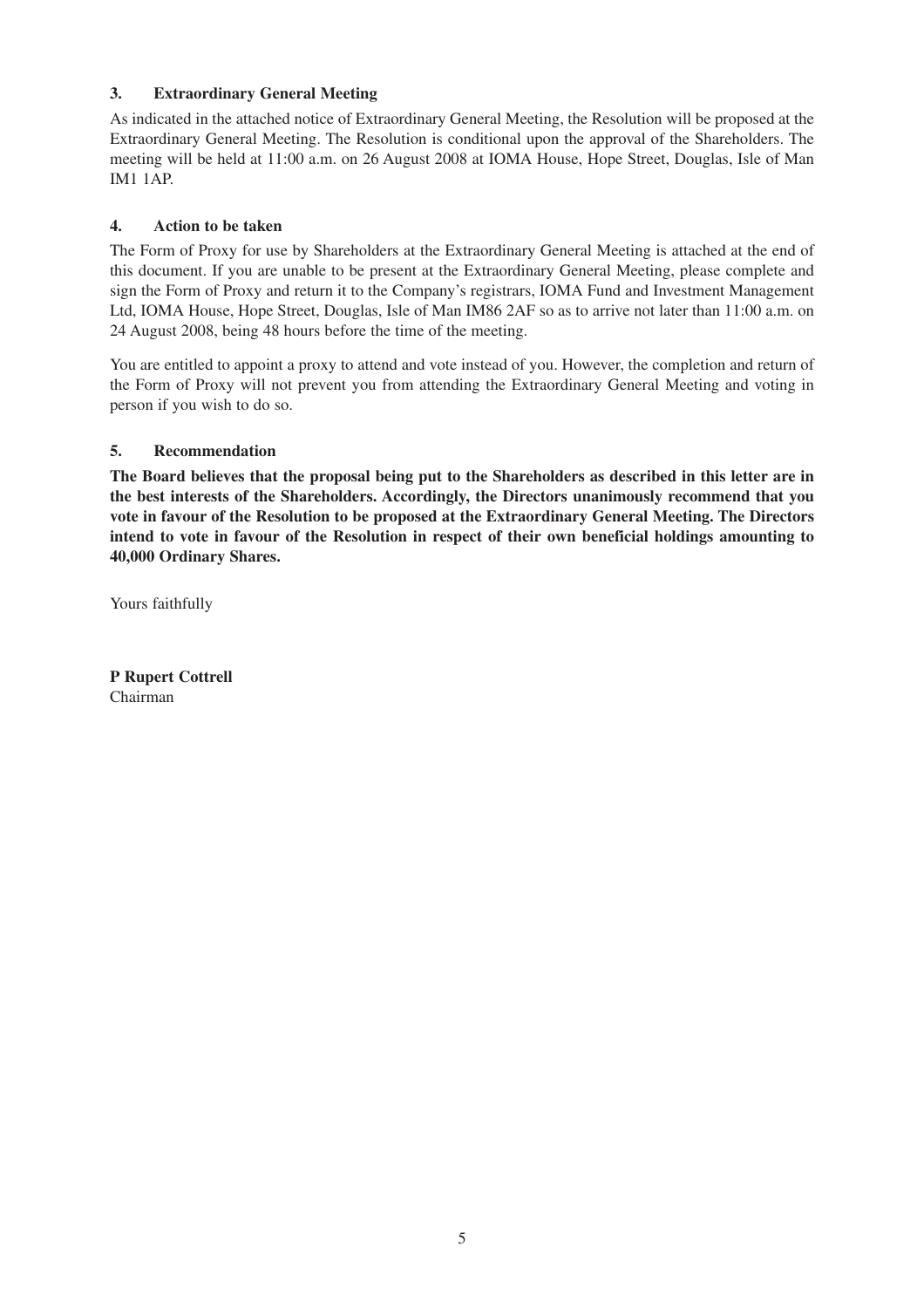# **Dawnay, Day Carpathian plc**

(*Incorporated under the Companies Acts 1931-2004 (as amended) of the Isle of Man and registered in the Isle of Man with registered number 113626C*)

(the "**Company**")

### **NOTICE OF EXTRAORDINARY GENERAL MEETING**

**NOTICE IS HEREBY GIVEN** that the **EXTRAORDINARY GENERAL MEETING** of the Company will be held at IOMA House, Hope Street, Douglas, Isle of Man IM1 1AP at 11:00 a.m. on 26 August 2008.

The following special business will be transacted:

The consideration and, if thought fit, passing of the following resolution which will be proposed as a special resolution:

THAT, the name of the Company be changed to Carpathian plc

By order of the Board

Philip Scales Secretary Dated 1 August 2008

*Registered office:* IOMA House Hope Street Douglas Isle of Man IM1 1AP

Notes:

- 1. A member entitled to attend and vote at the Extraordinary General Meeting is entitled to appoint a proxy or proxies to attend and, on a poll, vote instead of him/her. A proxy need not be a member of the Company. A form of proxy is attached at the end of this document for the use of members unable to attend the meeting.
- 2. To be valid, the form of proxy and any authority under which it is executed (or a notarially certified copy of such authority) must be deposited at the offices of the Company's registrars, IOMA Fund and Investment Management Ltd, IOMA House, Hope Street, Douglas, Isle of Man IM86 2AF no fewer than 48 hours before the time appointed for holding the meeting or adjourned meeting to which it relates or (in the case of a poll taken otherwise than at or on the same day as the meeting or adjourned meeting) for the taking of the poll at which it is to be used. Deposit of the form of proxy does not prevent a member from attending and voting in person at the meeting or an adjournment of the meeting or on a poll.
- 3. The Company, pursuant to Regulation 22 of the Regulations, specifies that only those members registered in the register of members as at 11:00 a.m. on 24 August 2008 (or in the event that the meeting is adjourned, on the register of members 48 hours before the time of any adjournment meeting) shall be entitled to attend or vote at the meeting in respect of the ordinary shares registered in their name at that time. Changes to entries on the register of members after 11:00 a.m. on 24 August 2008 (or, in the event that the meeting is adjourned, on the register of members less than 48 hours before the time of any adjourned meeting) shall be disregarded in determining the rights of any person to attend or vote at the meeting.